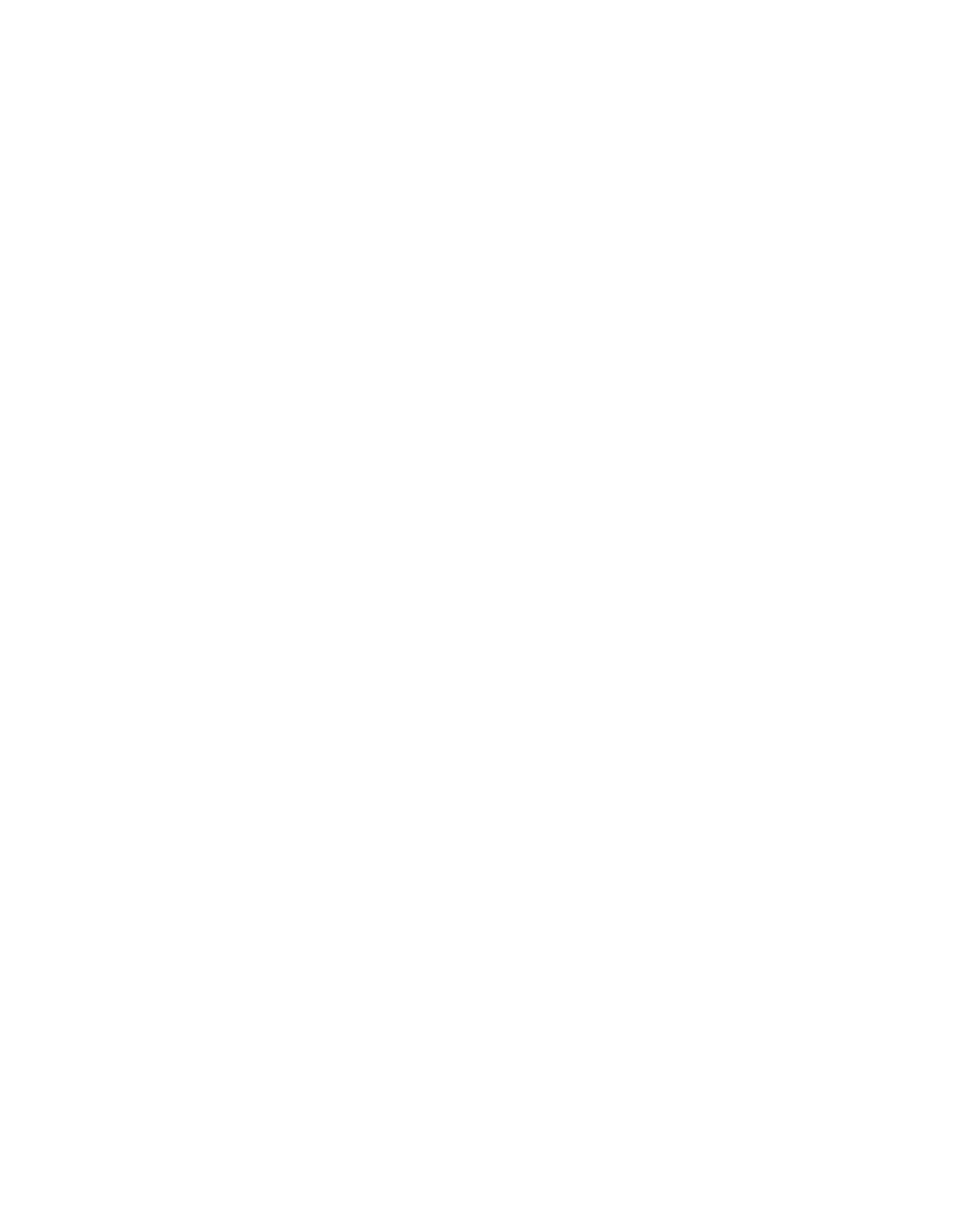$\bullet\bullet\bullet$  $\bullet$  $\bullet$  $\bullet$  $\bullet$  $\bullet$  $\bullet$  $\bullet$  $\bullet$ . . . . . . . . . . .  $\bullet$  $\bullet$  $\bullet$  $\bullet$  $\blacksquare$  $\bullet$  $\bullet$  $\bullet\bullet\bullet$  $\bullet$ 

 $\bullet$ 

C

# **CONTENTS**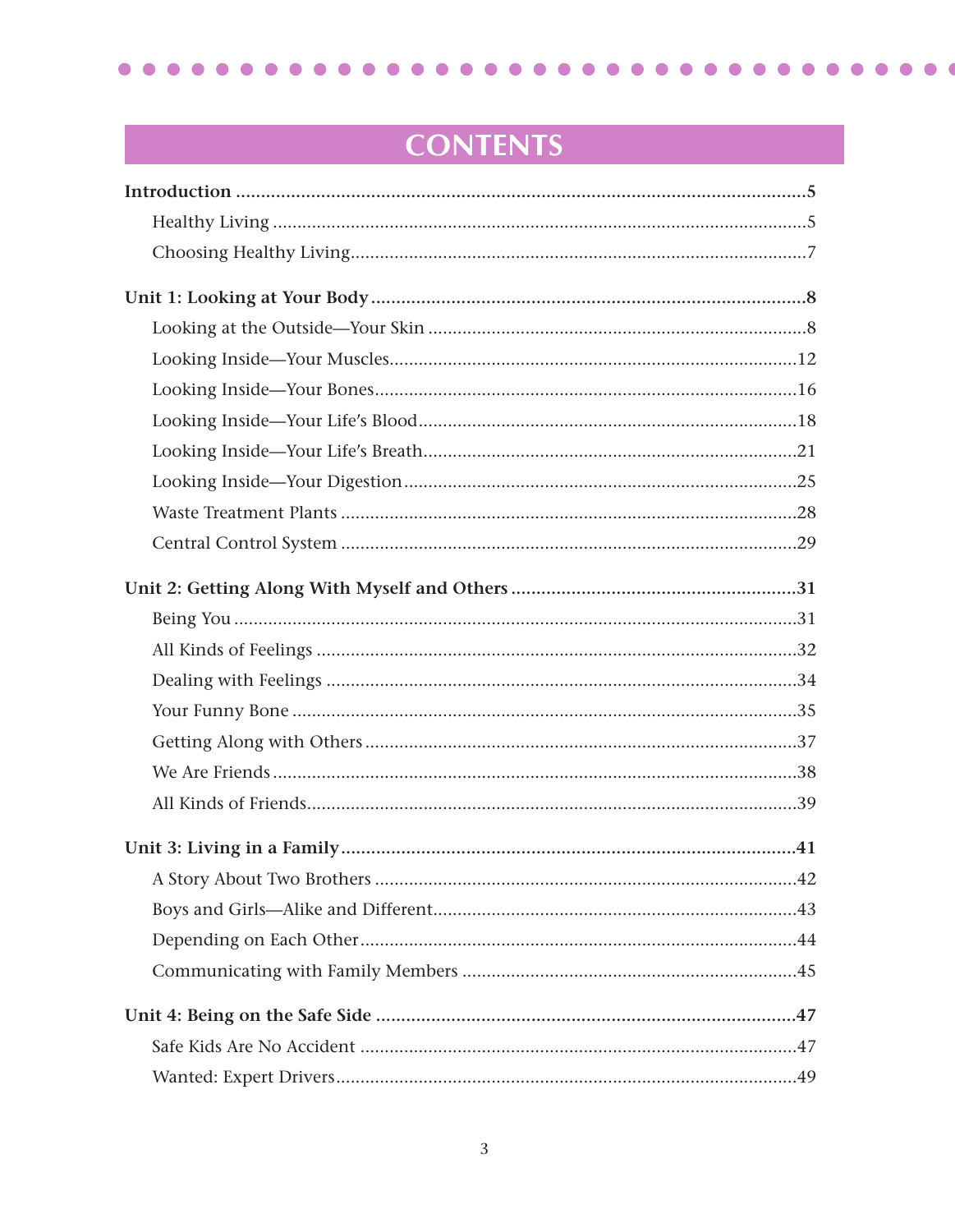##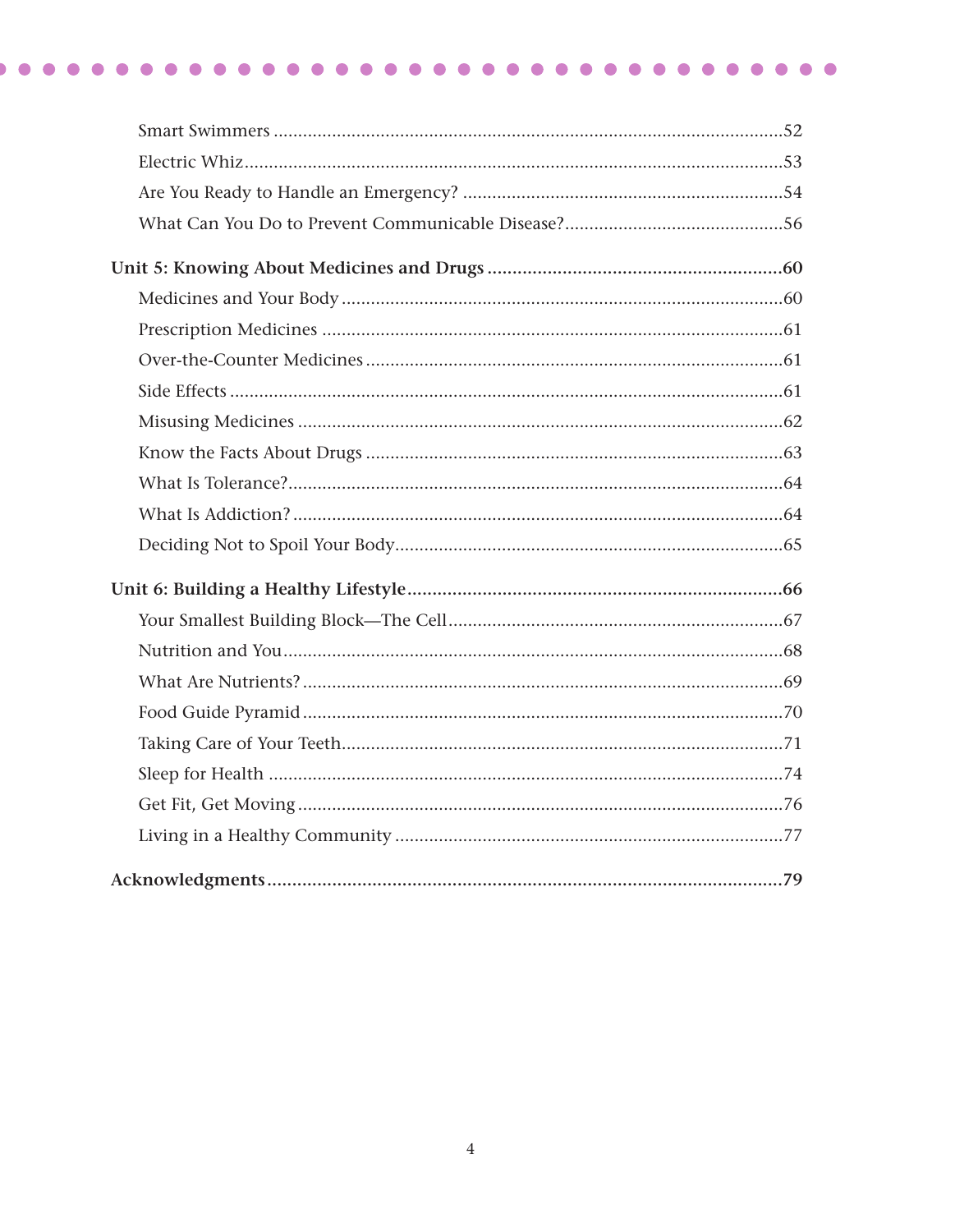### **What is Your Skin Made Of?**

The outer layer of the skin is the **epidermis**. The epidermis is mainly made of dead skin cells. Under the epidermis is a thicker layer of skin called the **dermis**. The dermis gives skin its springiness. The nerve endings and sweat glands are found in the dermis. Below the dermis lies a **fatty layer**. This layer helps to keep you warm.

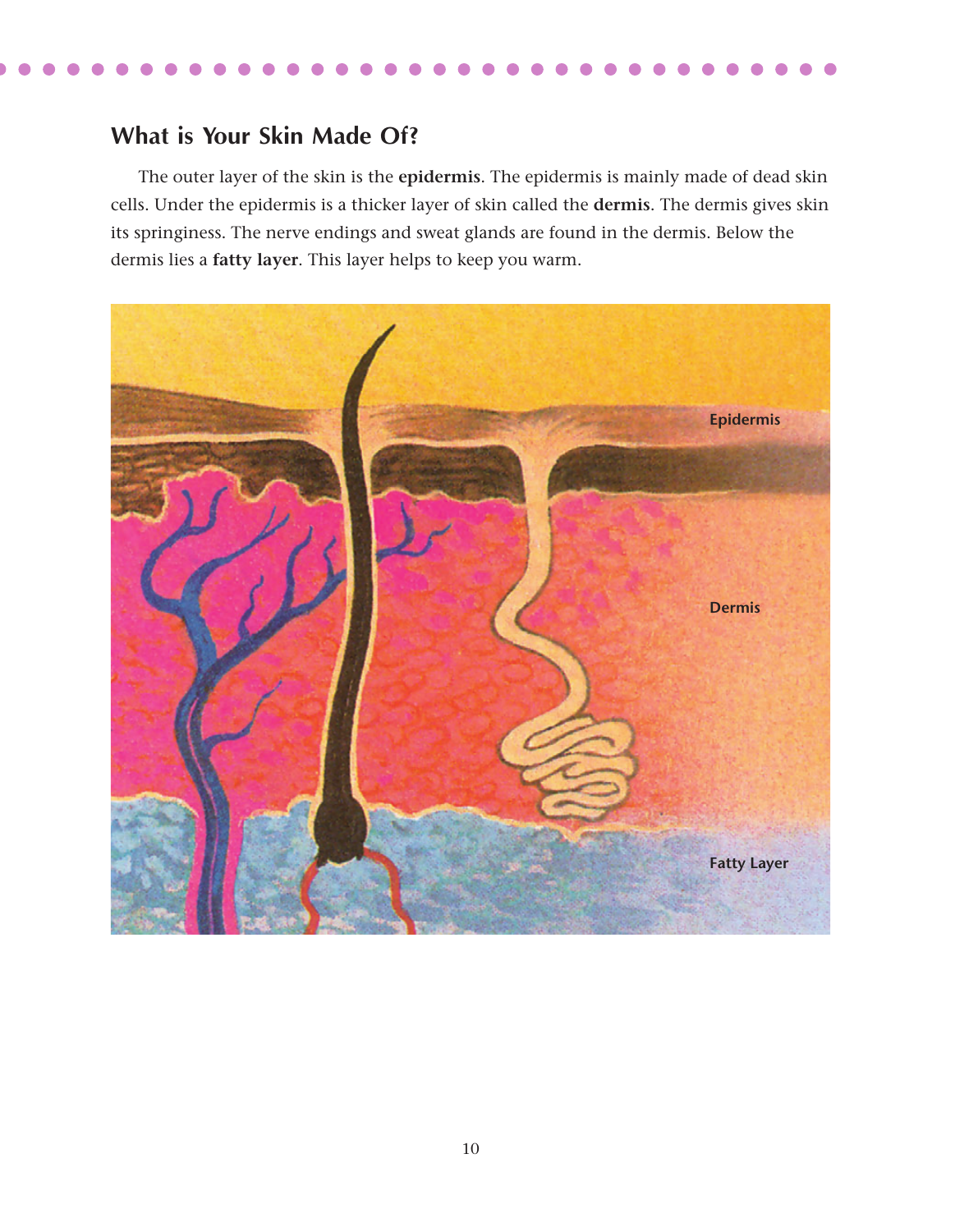**3 The trachea splits into two tubes called bronchial tubes. One tube goes to the left lung. The other goes to the right lung.**

**4Each bronchial tube branches into smaller and smaller tubes. The bronchial tubes look like upside-down trees. Finally, these tubes come to a dead end.**

> **5 At the dead end are clusters of air sacs, called alveoli. The air you breathe goes into these air sacs. They fill up like tiny balloons. There are about 300 million alveoli in your lungs.**

**6 What happens next? Your lungs do a very amazing thing. They trade oxygen for carbon dioxide. How? The alveoli are surrounded by capillaries. Because the alveoli have very thin walls, gases can pass right through. Oxygen passes through the walls and into capillaries. At the same time, carbon dioxide in the "used up" blood in capillaries passes into alveoli. When you breathe out, you get rid of the waste gas.**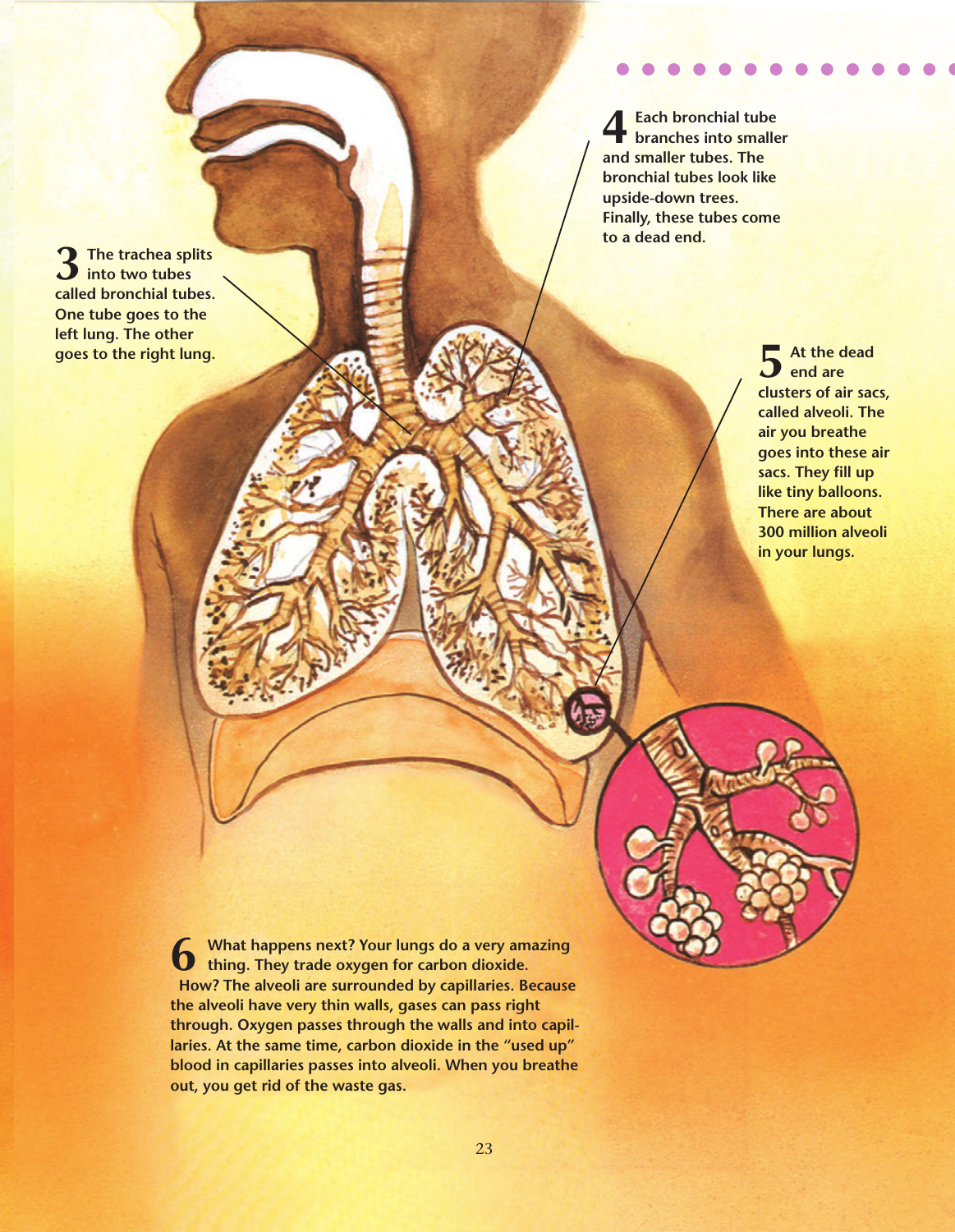## **Communicating with Family Members**

#### **What Do You Say, Dear?**

What kind of messages do you send each day to members of your family? Take a moment to think about it.

You probably send many different kinds of messages. You give information. You share ideas. You tell about experiences. You try to control actions ("Don't leave without me!"). You express your feelings.

You've probably developed certain ways of sending messages, too. All of us develop these habits. But sometimes it's helpful to stop and think about how we talk to others.



#### **Sending "I" messages**

You or I, what is the best choice?

"You" messages talk about the other person and what the other person does. These messages are often hurtful. "You" messages seldom change the way things go.

"I" messages let the other person know what you really want. These messages are honest. They share real feelings—without being hurtful. Using "I" messages is a caring way to communicate with members of your family. "I" messages bring good results, too!